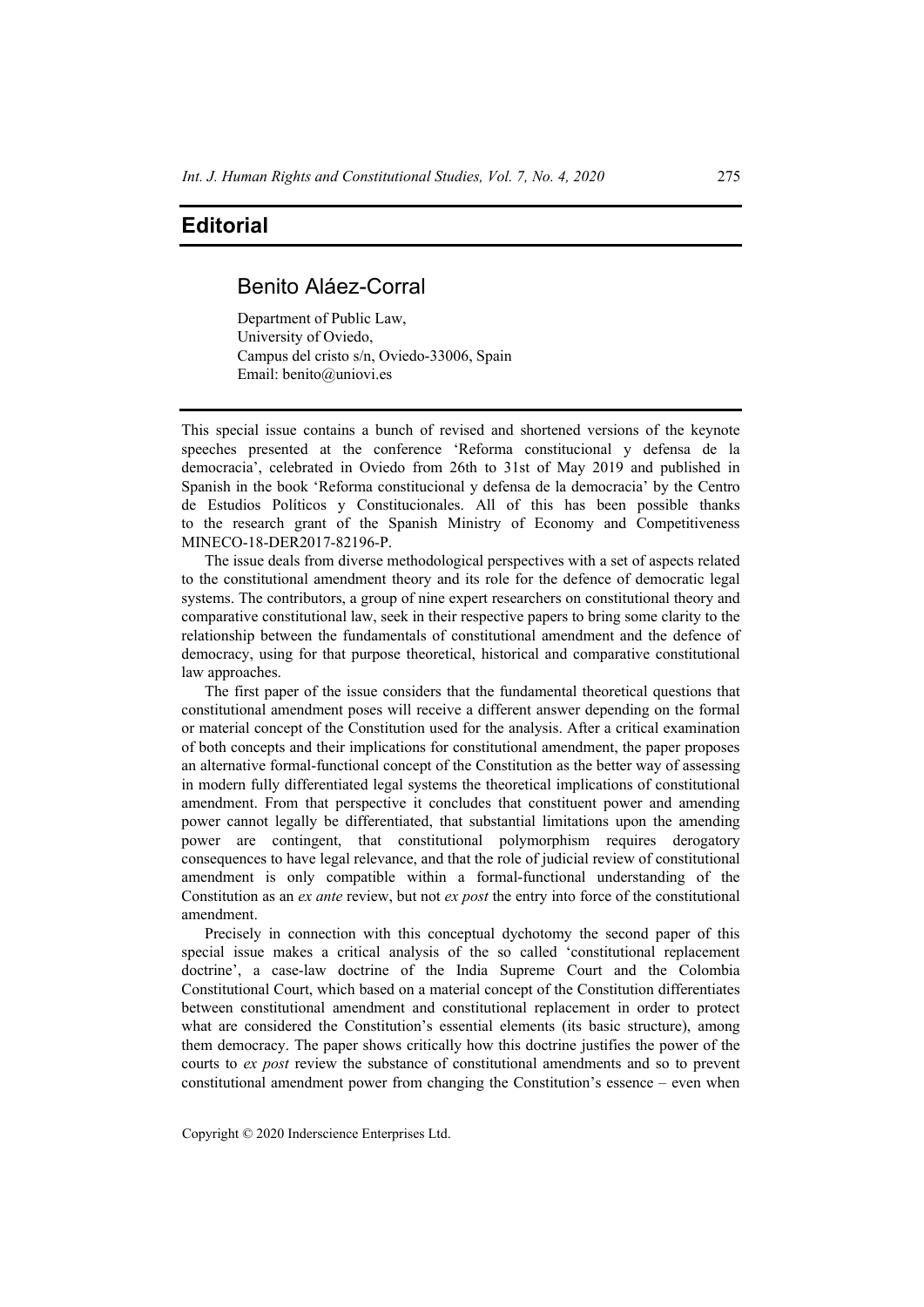there are no expressed substantial limitations upon it-, and how by doing so it weakens the Constitution's normative value and thus democracy as one of its legal characteristics.

The third paper considers from the perspective of legal positivism, that democracy is being increasingly protected through complex constitutional design, but that this complexity adds to paradoxically weaken that protection as its standards become ever more undetermined and vaguer. The paper reconstructs the steps of this evolution from constitutional criminal law to constitutional formalisation up to the introduction of higher order constitutional law, getting to the conclusion that what most strengthens democracy may also weaken its working and promote ideological instead of legal scholarship.

The fourth paper deals with the implications for constitutional amendment theory of the so-called 'abusive constitutionalism', which according to the US legal literature often carry out constitutional changes with the aim of undermining democracy. The paper considers that the abuse of democratic procedures with the aim of undermining democracy was already analysed by the European legal scholarship of the 20th century under the concept of 'constitutional loyalty'. By conceiving the abuse of democracy to undermine democracy as a legal infringement of the rule of constitutional loyalty instead, the paper aims at studying whether the constitutional rule of loyalty can also be used to declare unlawful the abuse in constitutional changes and the consequences thereof.

The fifth paper of this special issue focuses on the influence of international human rights standards in constitutional review procedures, by taking the internationalisation of the constituent function as the main premise in parallel with the internationalisation of human rights. With this in mind, the paper scrutinises the positive impact of both universal (United Nations) and regional human rights standards (including comparative approaches to the European and Inter-American human rights) on the adoption of new constitutional provisions (with a special focus on Spain). From this perspective, the paper also emphasises the complementary synergies between international and national jurisdictions as an ordinary mechanism to defend the national constitutional order in the light of international human rights instruments, concluding that, while international human rights standards are modified to adjust themselves to new needs and realities, such external modifications may require at state level constitutional amendments via a positive exercise of the constituent function.

The sixth paper of this special issue starts a row of three papers focused on three different constitutional jurisdictions. This first one analyses the relationship between Article 79.3 of the German Constitution, which expressly bans constitutional amendments affecting 'the principles laid down in Articles 1 and 20', and Article 20.1 of the same constitutional text, which defines the Federal Republic of Germany as 'a democratic and social federal state'. The paper makes an exhaustive and deep review of the German legal scholarship and the Federal Constitutional Court's case-law regarding the understanding of the protection of democracy through the application to constitutional amendment of the eternity clause set in Art. 79.3, as well as regarding its eventual application to the exercise of the constituent power of the German People foreseen in Article 146 of the same Constitution.

The seventh paper, making a huge geographical and legal tradition change, deals with constitutional amendment in Argentina, whose Federal Constitution establishes an extremely rigid amendment procedure that remains unchanged since its original drafting in 1853. The paper highlights how, as a result of this rigidity, there were only three reforms in the 19th century and three more during the 20th century, and how the last amendment of 1994 introduced the maintenance and development of the democratic